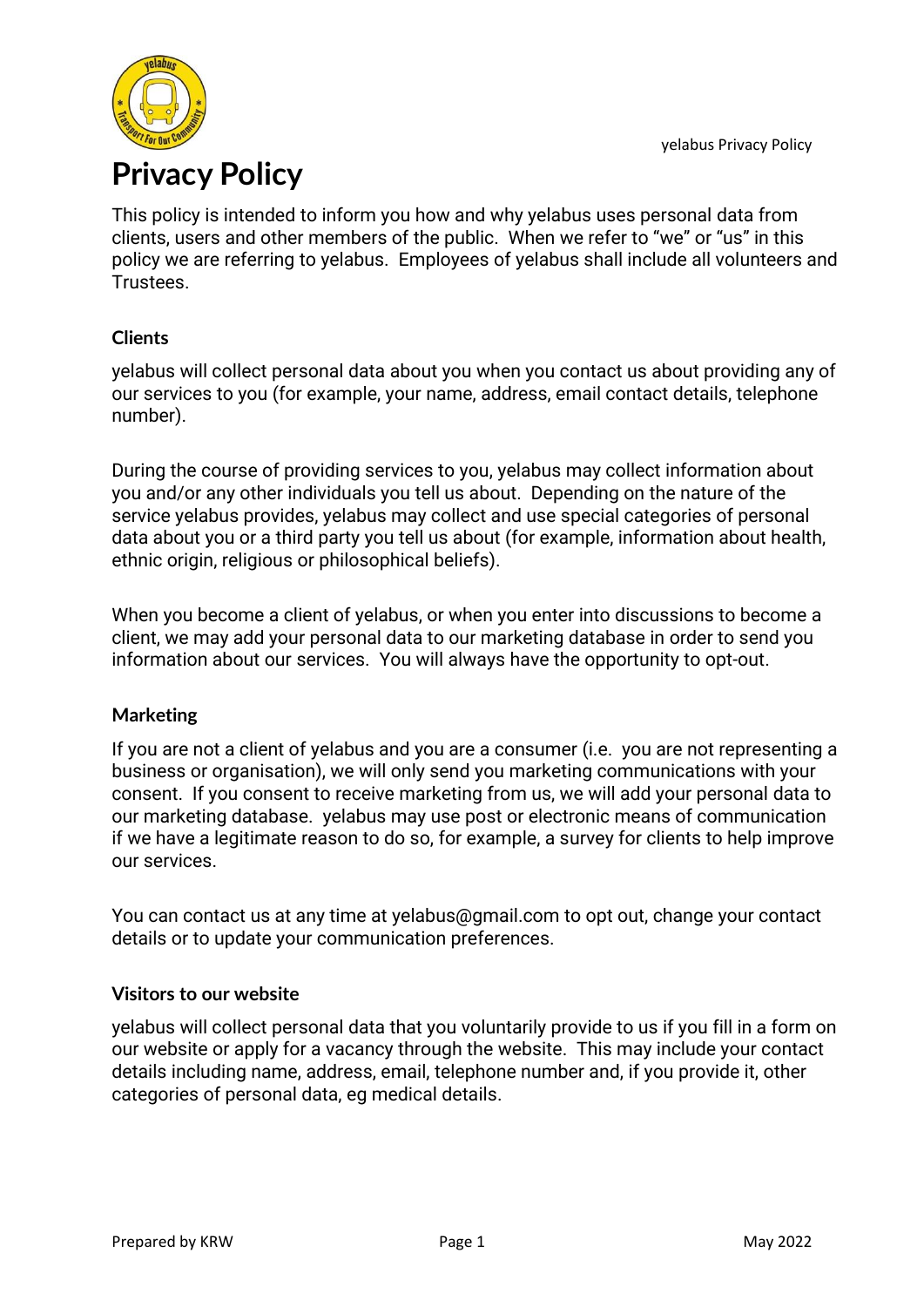

#### **People who contact us via social media**

If you send us a private or direct message via social media, yelabus aims to deal with your enquiry in-house. yelabus will not share messages with any other organisations without your prior consent.

## **Queries and complaints**

If you send a query or complaint to us, we will use the personal data you provide to us (for example, your name and the name(s) of any other individuals involved) in order to process your query or complaint and respond to you.

#### **How we use your information**

yelabus only ever uses your personal data if we are satisfied that it is lawful and fair to do so because:

- you have given your consent to us using your data for the specific purposes described in this privacy notice
- it is necessary to enter into, or perform, a service with you
- in order to comply with a legal obligation
- for our own (or a third party's) legitimate interests provided your rights don't override these interests. yelabus may use your anonymised data to identify usage trends and for data analytics as this will help us review and improve our services and offers and under reasonable expectation to provide you with information you would expect to receive or that would benefit and enhance our relationship.

yelabus will only use special categories of personal data relating to you or to third parties you tell us about, when we have your explicit consent and/or where it is necessary to use the information in connection with legal claims.

yelabus will never sell your personal data or share it with third parties who might use it for their own purposes.

#### **Sharing your information**

yelabus will not disclose any information you provide to any third parties other than:

- where you have given us consent to share the information
- other third parties where necessary to carry out your written instructions.
- where information such as an email address is passed to our third party service providers, who provide operational and technical support in order to make the delivery of our services more efficient. A list of our third party service providers can be provided to you upon request. Operational and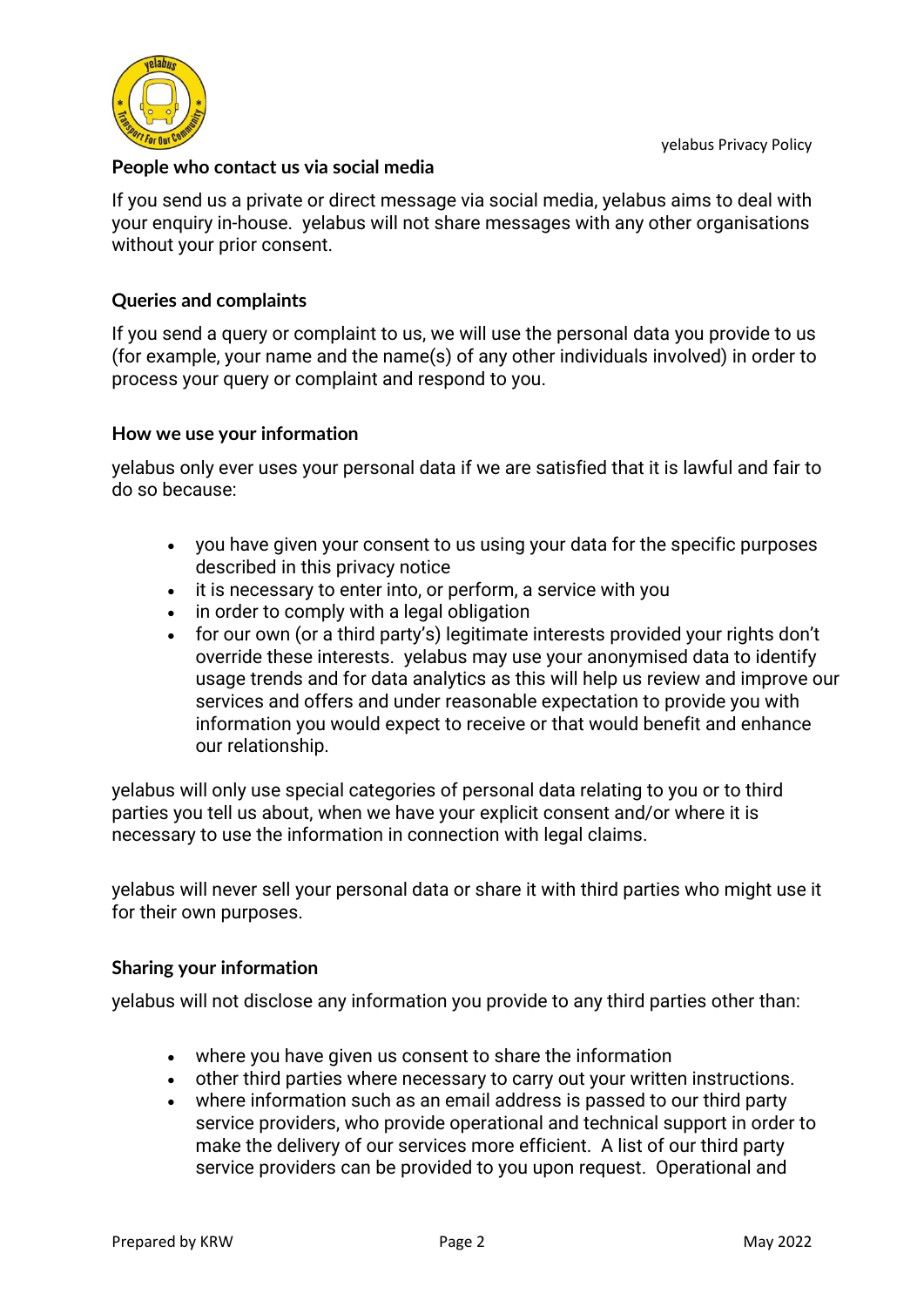

yelabus Privacy Policy

technical support is provided through various information and technology systems.

- in order to enforce any terms and conditions or agreements between us
- to protect our rights, property and safety, or the rights, property and safety of others eg Safeguarding concerns

yelabus may share results of research that we carry out into the use of our services with third parties but this information will always be anonymised and will not contain your personal information.

# **Data security**

yelabus has appropriate security measures in place to prevent your personal information from being accidentally lost, used or accessed in an unauthorised way, altered or disclosed.

yelabus holds data electronically which is also copied to remote secure storage.

yelabus stores papers in lockable cabinets in YTC offices when not being actively used.

When necessary, we dispose of or delete your data securely.

yelabus ensures that our employees, agents and contractors are aware of their privacy and data security obligations and we take reasonable steps to ensure that employees of third parties working on our behalf are aware of their privacy and data security obligations.

yelabus limits access to your personal data to those employees, agents, contractors and other third parties who have a need to know.

The transmission of information via the internet is never completely secure. Although we will do our best to protect your personal data, yelabus cannot guarantee the security of electronic data transmitted to us and transmission is at your own risk.

yelabus has put in place procedures to deal with any suspected data security breach and will notify you and any applicable regulator of a suspected breach where yelabus is legally required to do so.

#### **Data retention**

yelabus will hold the information for as long as required by law or our regulatory obligations. Our default retention period for personal data is seven years from the date of our service to you or in the event that you or yelabus need to re-open our support